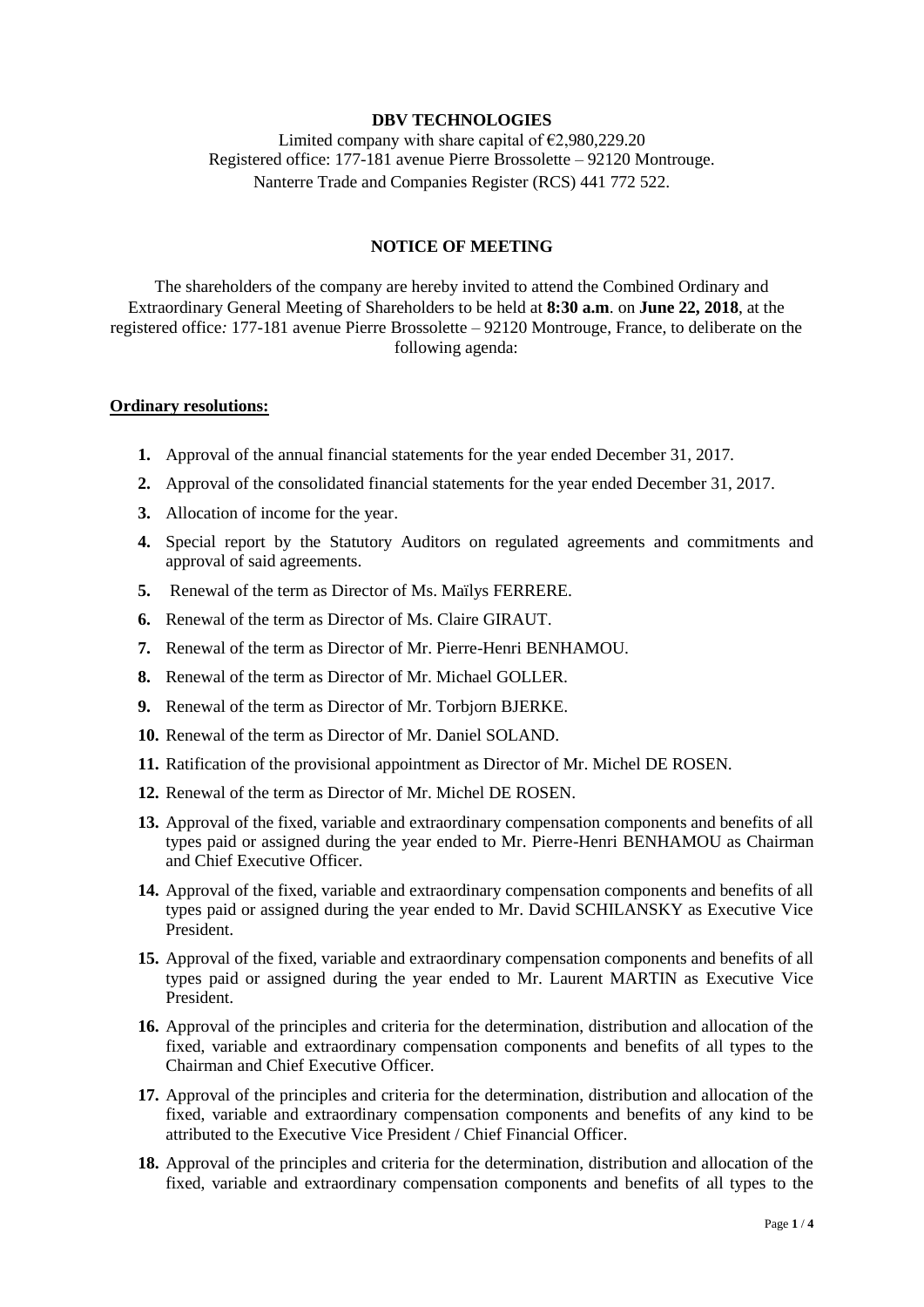Executive Vice President / Responsible Pharmacist.

**19.** Authorization to be granted to the Board of Directors for the Company to buy back its own shares pursuant to Article L. 225-209 of the French Commercial Code, duration of authorization, purpose, conditions, and maximum amount, suspension during public offering period.

## **Extraordinary resolutions:**

- **20.** Delegation of powers to be granted to the Board of Directors to increase the share capital by incorporation of reserves, profits and/or premiums, duration of the delegation, maximum par value amount of the capital increase, handling of fractions, suspension during public offering period.
- **21.** Delegation of powers to be granted to the Board of Directors to issue ordinary shares, giving, as necessary, access to ordinary shares or to the allocation of debt securities and/or securities giving access to ordinary shares with pre-emptive rights, duration of delegation, maximum par value amount of the capital increase, option to offer non-subscribed shares to the public, suspension during public offering period.
- **22.** Delegation of powers to be granted to the Board of Directors to issue ordinary shares, giving, as necessary, access to ordinary shares and/or to the allocation of debt securities and/or securities giving access to ordinary shares, without pre-emptive rights and/or in consideration of securities granted as part of a public exchange offer, duration of the authorization, maximum par value of the capital increase, issue price, option to limit the total amount of subscriptions or redistribute non-subscribed securities, suspension during public offering period.
- **23.** Delegation of powers to be granted to the Board of Directors to issue ordinary shares, giving, as necessary, access to ordinary shares and/or to the allocation of debt securities and/or securities giving access to ordinary shares, without pre-emptive rights by an offering covered by paragraph II of Article L.411-2 of the French Monetary and Financial Code, duration of the authorization, maximum par value amount of the capital increase, issue price, option to limit the total amount of subscriptions or redistribute non-subscribed securities, suspension during public offering period.
- **24.** Authorization, in the event of issue without pre-emptive rights, to set the issue price according to the terms set by the General Meeting, within a limit of 10% of the capital per year, suspension during public offering period.
- **25.** Delegation of powers to be granted to the Board of Directors to issue ordinary shares, giving, as necessary, access to ordinary shares and/or to the allocation of debt securities and/or securities giving access to ordinary shares, without pre-emptive rights and/or in consideration of securities reserved for categories of persons with certain characteristics, duration of the authorization, maximum par value amount of the capital increase, issue price, option to limit the total amount of subscriptions or redistribute non-subscribed securities, suspension during public offering period.
- **26.** Authorization to increase the total amount of issues in the event of excess demand, suspension during public offering period;
- **27.** Delegation of powers to be granted to the Board of Directors to increase the share capital by means of the issue of ordinary shares and/or securities giving access to capital, up to the limit of 10% of the capital with a view to compensating contributions in kind of equity securities or securities giving access to the capital, duration of the delegation, suspension during public offering period.
- **28.** Overall limitation of the maximum amounts of delegations envisaged under the Twenty-First, Twenty-Second, Twenty-Third, Twenty-Fifth and Twenty-Seventh Resolutions of this Meeting.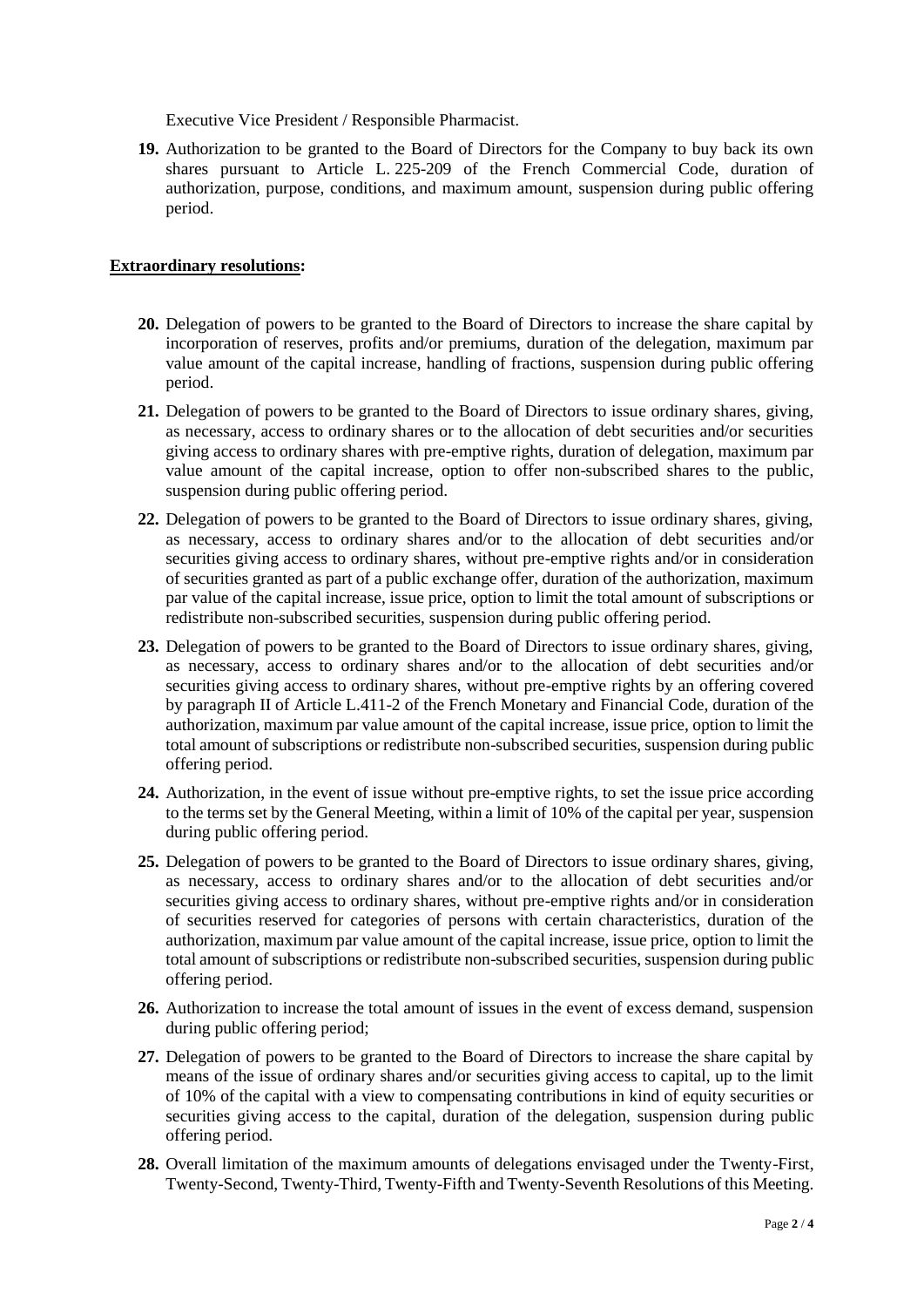- **29.** Delegation of powers to be granted to the Board of Directors to issue stock warrants (BSA), subscription and/or acquisition of new and/or existing stock warrants (BSAANE) and/or subscription and/or acquisition of new and/or existing redeemable stock warrants (BSAAR) without pre-emptive rights, reserved for a category of persons, maximum par value of the capital increase, duration of the delegation, exercise price, suspension during public offering period.
- **30.** Authorization given to the Board of Directors to allocate free existing and/or future shares to salaried employees and/or certain corporate officers of the Company or affiliated companies, shareholder waiver of their preemptive rights, duration of the authorization, maximum amount, duration of vesting periods, specifically in case of disability and holding periods.
- **31.** Authorization given to the Board of Directors to grant stock subscription and/or purchase options to members of salaried employees and/or certain corporate officers of the Company or affiliated companies, shareholder waiver of their preemptive rights, duration of the authorization, maximum amount, exercise price, maximum term of the option.
- **32.** Delegation of powers to be granted to the Board of Directors to increase capital through the issue of shares of commons stock and/or securities giving rights to equity, without preemptive subscription right, in favor of the members of a company savings plan, pursuant to Articles L. 3332-18 et seq. of the Labor Code, duration of the delegation, maximum nominal amount of the capital increase, issue price, possibility of allotting free shares pursuant to Article L. 3332-21 of the Labor Code.
- **33.** Alignment of the By-laws.
- **34.** Introduction of a casting vote in the favor of the Chairman and amendment of Article 11 of the By-laws.
- **35.** Powers to complete formalities.

#### **\*\*\*\*\***

## **Terms and Conditions of Participation**

The Shareholders' Meeting is open to all shareholders regardless of the number of shares they hold.

The only shareholders who may participate in the Shareholders' Meeting are those who can demonstrate that they hold a registered account of shares in their name or in the name of the intermediary registered for their account on the second business day preceding the Shareholders' Meeting, in this case on June 20, 2018, at midnight Paris time:

- either in the registered share accounts kept by the company,
- or in the bearer share accounts kept by the authorized intermediate.

For registered shareholders, simply registering in a share account according to the terms set out above allows them to participate in the Shareholders' Meeting.

For bearer shareholders, the registration of the shares in the bearer share accounts is established by a shareholding certificate issued by the bookkeeper. To participate in the Shareholders' Meeting, this shareholding certificate must be sent by the bookkeeper to Société Générale - Shareholders' Meeting Department - 32, rue du Champ de Tir - CS30812 - 44 308 Nantes Cedex 3 in order to obtain an admission card. Alternatively, the certification may be presented on the day of the Shareholders' Meeting by shareholders who have not received their admission card.